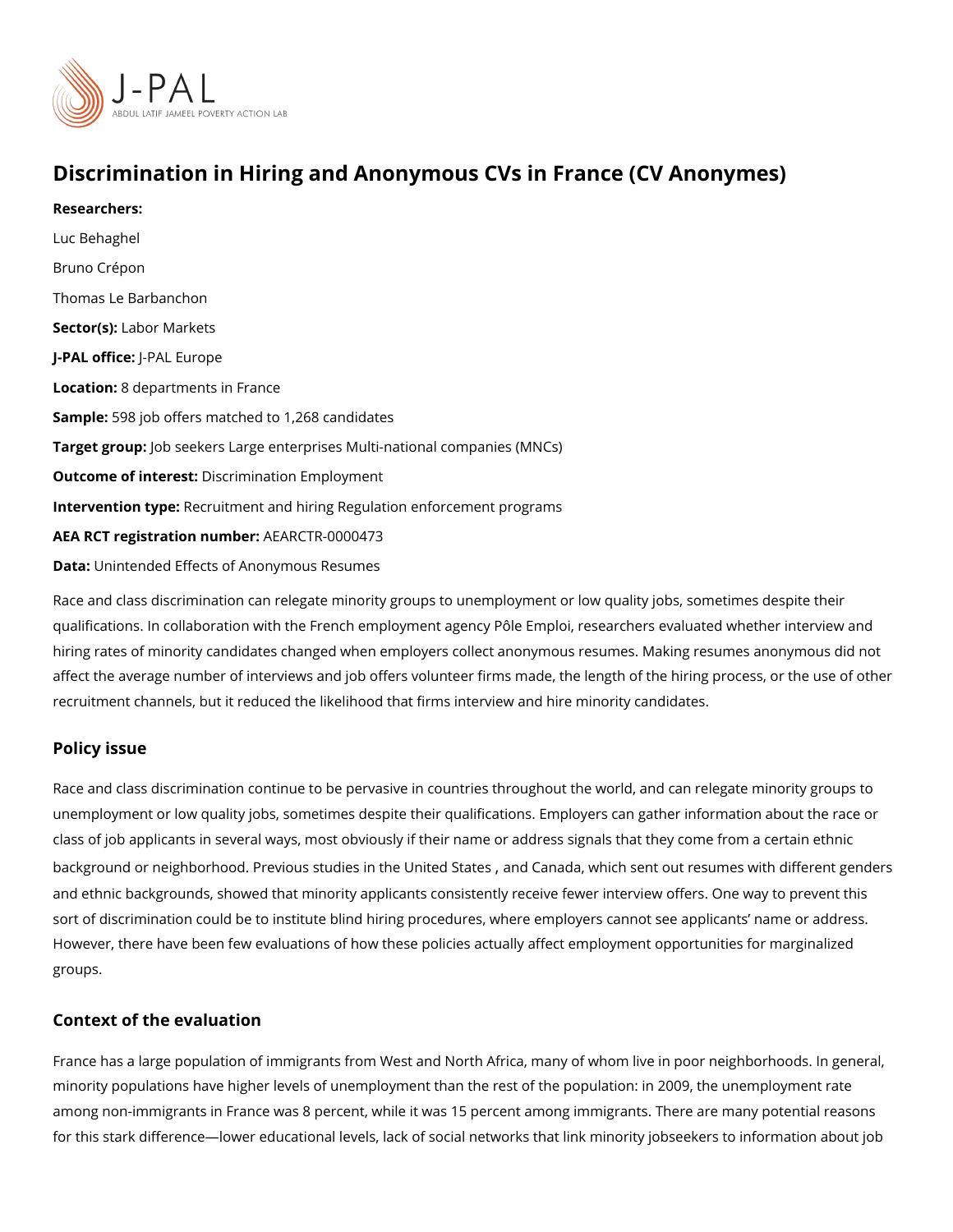vacancies, and employment discrimination. If employers wish to avoid hiring candidates from lower socio-economic groups or minorities, then resumes containing candidate names and addresses may offer a way for them to identify such applicants. In an attempt to combat this discrimination, France passed a law in 2006 that mandated the removal of candidate names and addresses from all application materials submitted for jobs, making them anonymous. However the law was never enforced. Instead, in 2009 the government decided to launch a program where firms could choose to accept only anonymous resumes during hiring processes managed through the public employment service, Pôle Emploi.



French man working on his CV Aude Guerucci

## **Details of the intervention**

In collaboration with the French employment agency Pôle Emploi, researchers evaluated whether interview and hiring rates of minority candidates changed when employers collect anonymous resumes. Firms posting job offers at Pôle Emploi had the option to ask for an agent to make a first screening of applicants based on their resume for free, instead of receiving applications directly from jobseekers. All firms with more than fifty employees that requested this service, and that posted a position lasting longer than three months, were invited to participate in the study. Firms were free to enter or decline.

Among all the firms that were offered the possibility to participate in the program, 62 percent accepted (1,005 participating firms in total). For participating firms, a Pôle Emploi agent selected an initial pool of applicants that matched the skill set for the posted job. Then, job postings and their corresponding pool of resumes were together randomly assigned to one of two groups: an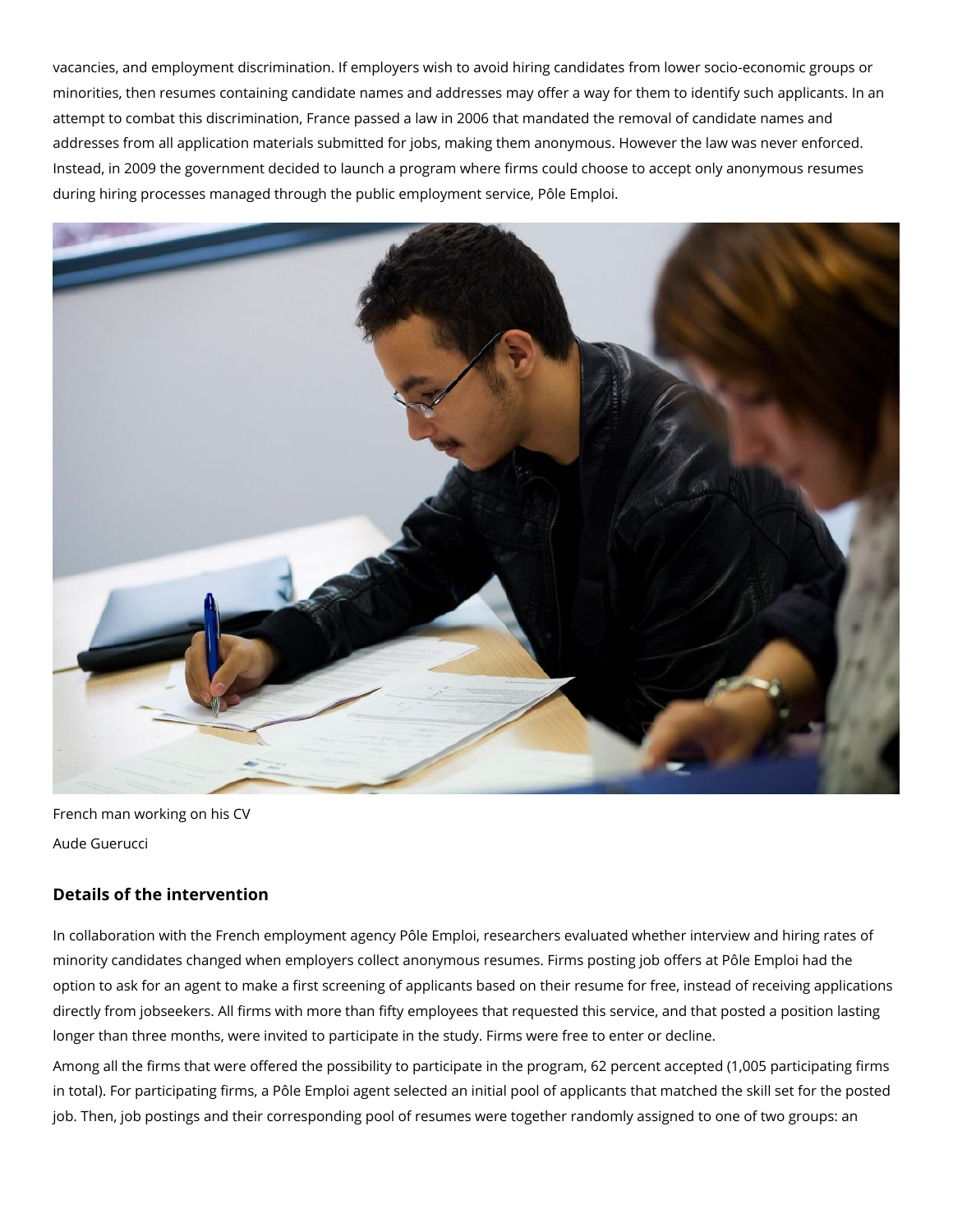anonymous recruitment procedure or to a comparison group.

In the anonymous recruitment procedure, all resumes sent from the employment agency were made anonymous by removing the applicant's name, address, gender, nationality, ID picture, age, marital status, and number of children. In the comparison group, resumes coming from the employment agency included this information. It is important to note that in both the intervention and comparison groups, employers also received applications from other sources in addition to Pôle Emploi. Researchers collected information through administrative data and phone surveys on the participating and non-participating firms, their applicants, and the interview and hiring outcomes of 1,268 applicants that had been randomly assigned to the intervention and comparison group.

### **Results and policy lessons**

Making resumes anonymous did not affect the average number of interviews and job offers volunteer firms made, the length of the hiring process, or the use of other recruitment channels, but it reduced the likelihood that firms interview and hire minority candidates.

Removing personal information from resumes did not affect the number of interviews and job offers participating firms made. Making resumes anonymous did not affect the average number of interviews and offers for employment made per job posting, the length of the hiring process, or the use of other recruitment channels.

However, when resumes were made anonymous, participating firms were less likely to interview and hire minority candidates. Anonymizing resumes widened the interview gap between non-minority and minority candidates by 10.7 percentage points, from 2.4 percentage points in the standard procedure to 13 percentage points in the anonymized procedure. At the hiring stage, the recruitment gap widened by 3.7 percentage points.

Although participating and non-participating firms were similar in most observable characteristics, researchers found that the firms that volunteered to participate in the study were more likely, on average, to interview and hire minority candidates when using standard, name-bearing resumes than those who declined. They also found that participating firms attached less importance to interrupted work histories or other negative signals for minority candidates. This suggests that anonymizing resumes may have made it more difficult for employers that were originally more favorable to minority candidates, to identify these candidates, and to assess their application in light of the adverse employment conditions many of them face.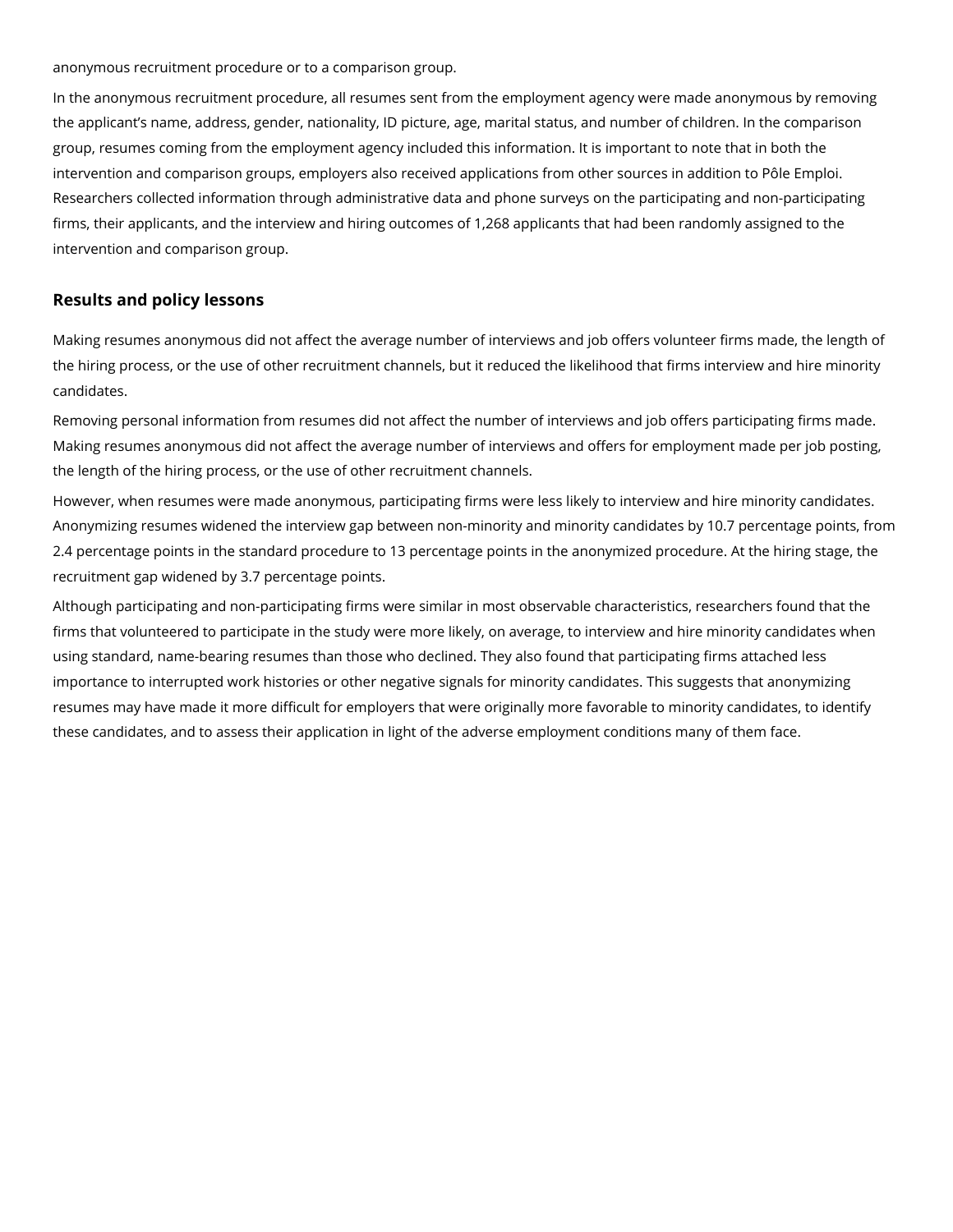## Callback rates for anonymous versus standard resumes



Note: Error bars represent 95% confidence intervals.

### Callback rates for participating versus non-participating firms



Note: Error bars represent 95% confidence intervals.

The results of the evaluation generated considerable discussion in France amid a contentious broader debate about the best